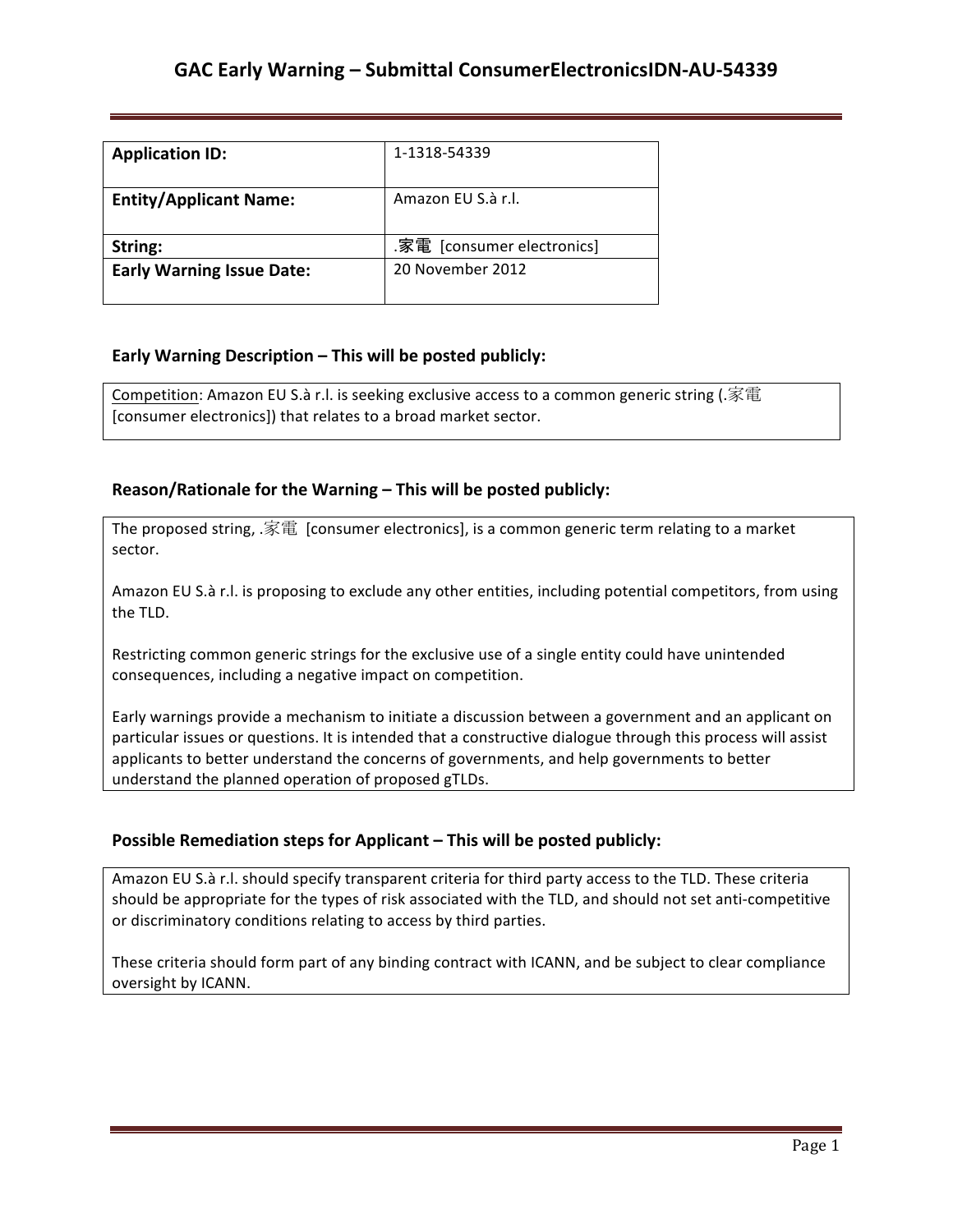## **Further Notes from GAC Member(s) (Optional) – This will be posted publicly:**

This Early Warning is from the Department of Broadband, Communications and the Digital Economy (DBCDE), on behalf of the Australian Government. In the first instance, communications and responses to this early warning should be emailed to gacearlywarning@gac.icann.org, with the text "Australian EW" and the application ID in the subject field.

# **INFORMATION FOR APPLICANTS**

# **About GAC Early Warning**

The GAC Early Warning is a notice only. It is not a formal objection, nor does it directly lead to a process that can result in rejection of the application. However, a GAC Early Warning should be taken seriously as it raises the likelihood that the application could be the subject of GAC Advice on New gTLDs or of a formal objection at a later stage in the process. Refer to section 1.1.2.4 of the Applicant Guidebook (http://newgtlds.icann.org/en/applicants/agb) for more information on GAC Early Warning.

# **Instructions if you receive the Early Warning**

**ICANN** strongly encourages you work with relevant parties as soon as possible to address the concerns **voiced in the GAC Early Warning.** 

#### **Asking questions about your GAC Early Warning**

If you have questions or need clarification about your GAC Early Warning, please contact gacearlywarning@gac.icann.org. As highlighted above, ICANN strongly encourages you to contact gacearlywarning@gac.icann.org as soon as practicable regarding the issues identified in the Early Warning. 

#### **Continuing with your application**

If you choose to continue with the application, then the "Applicant's Response" section below should be completed. In this section, you should notify the GAC of intended actions, including the expected completion date. This completed form should then be sent to gacearlywarning@gac.icann.org. If your remediation steps involve submitting requests for changes to your application, see the change request process at http://newgtlds.icann.org/en/applicants/customer-service/change-requests.

In the absence of a response, ICANN will continue to process the application as submitted.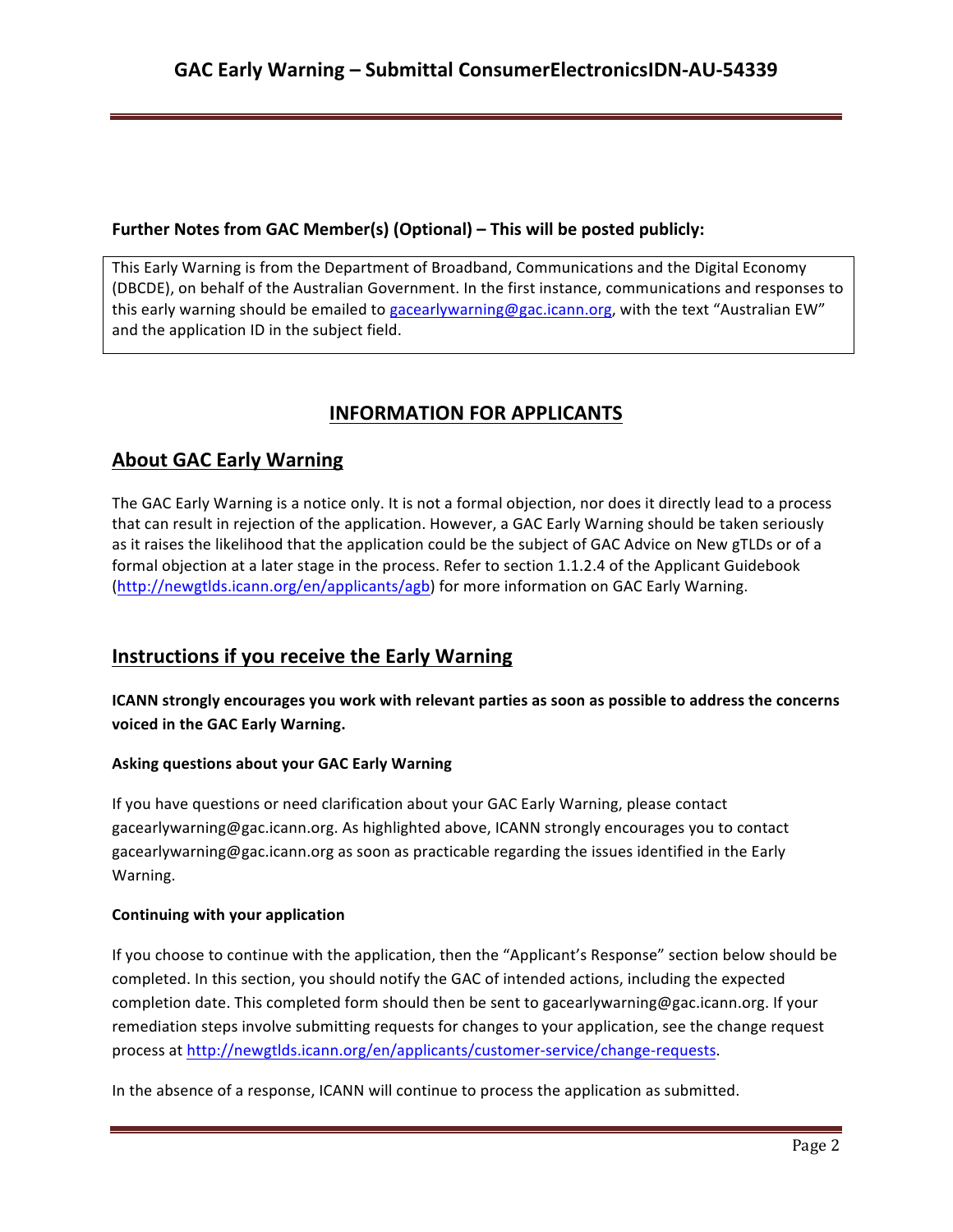## **Withdrawing your application**

If you choose to withdraw your application within the 21-day window to be eligible for a refund of 80% of the evaluation fee (USD 148,000), please follow the withdrawal process published at http://newgtlds.icann.org/en/applicants/customer-service/withdrawal-refund. Note that an application can still be withdrawn after the 21-day time period; however, the available refund amount is reduced. See section 1.5 of the Applicant Guidebook.

For questions please contact: gacearlywarning@gac.icann.org

### **Applicant Response:**